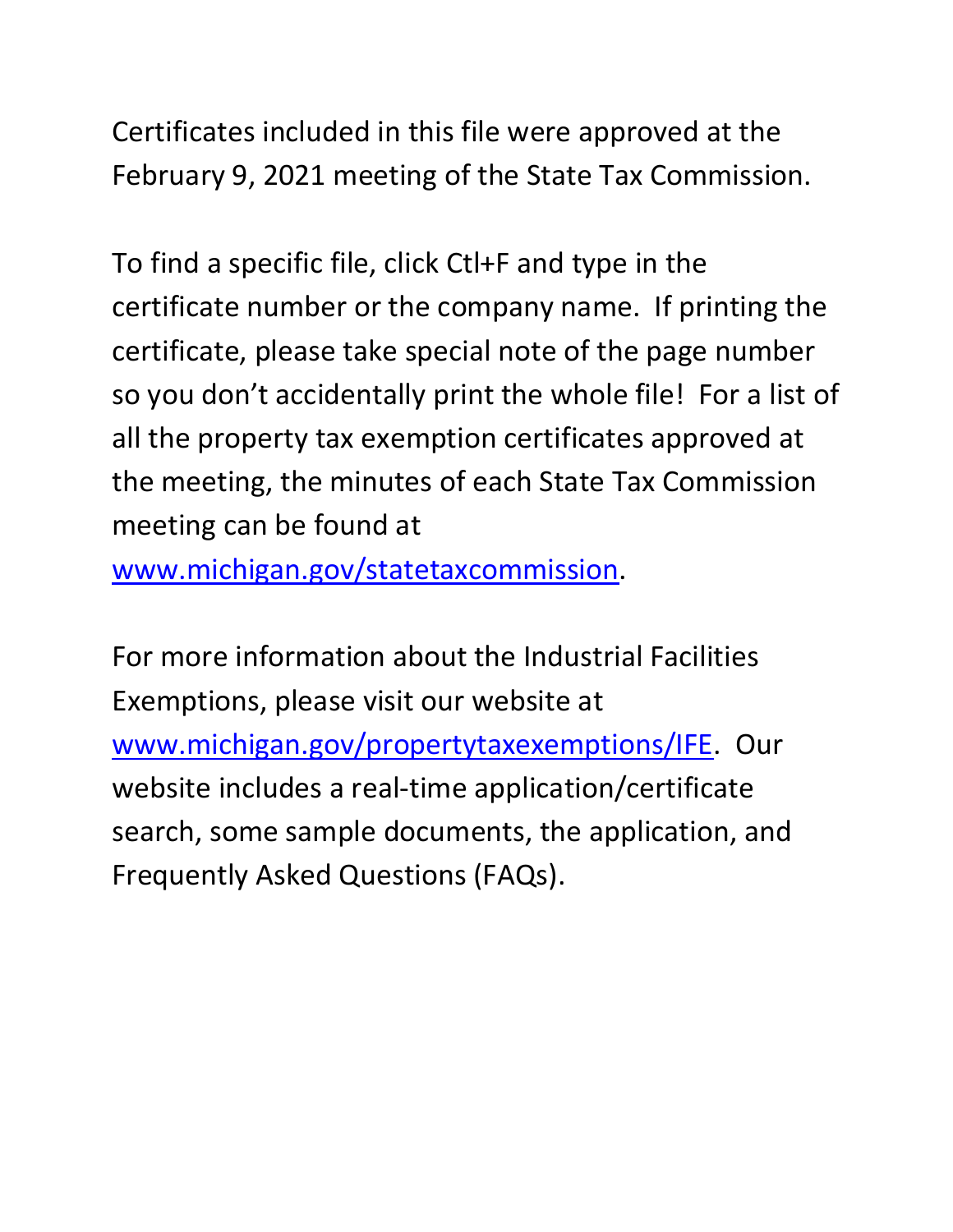

GRETCHEN WHITMER **EXAMPLE PERARTMENT OF TREASURY** EXACT ACHAEL EUBANKS STATE OF MICHIGAN GOVERNOR LANSING STATE TREASURER

February 17, 2021

Will Rogers hts-direct 1310 Kalamazoo St. South Haven, MI 49090

Dear Sir/Madam:

 Haven, Van Buren County. This certificate was issued at the February 9, 2021 meeting of the Commission and Pursuant to the requirements of Public Act 198 of 1974, as amended, the State Tax Commission (Commission) has issued an Industrial Facility Exemption Certificate numbered 2020-063, to hts-direct, located in City of South the investment amounts approved are as follows:

Real Property: \$1,336,000

Personal Property: \$300,000

The State Education Tax to be levied for this certificate is 6 mills.

In accordance with MCL 24.304, the local unit of government or applicant has sixty days from the date of this letter to request a hearing to correct an error contained in the enclosed certificate.

 Notification of completion of this project shall be filed with the Commission within 30 days of project completion. Within 90 days of project completion, a report of final costs shall be filed with the assessing officer of the local unit and the Commission.

 If you have further questions regarding the issuance of this industrial facility exemption certificate, please call 517-335-7460.

Sincerely,

David A. Buick, Executive Director State Tax Commission

Enclosure cc: Michele Argue, Assessor, City of South Haven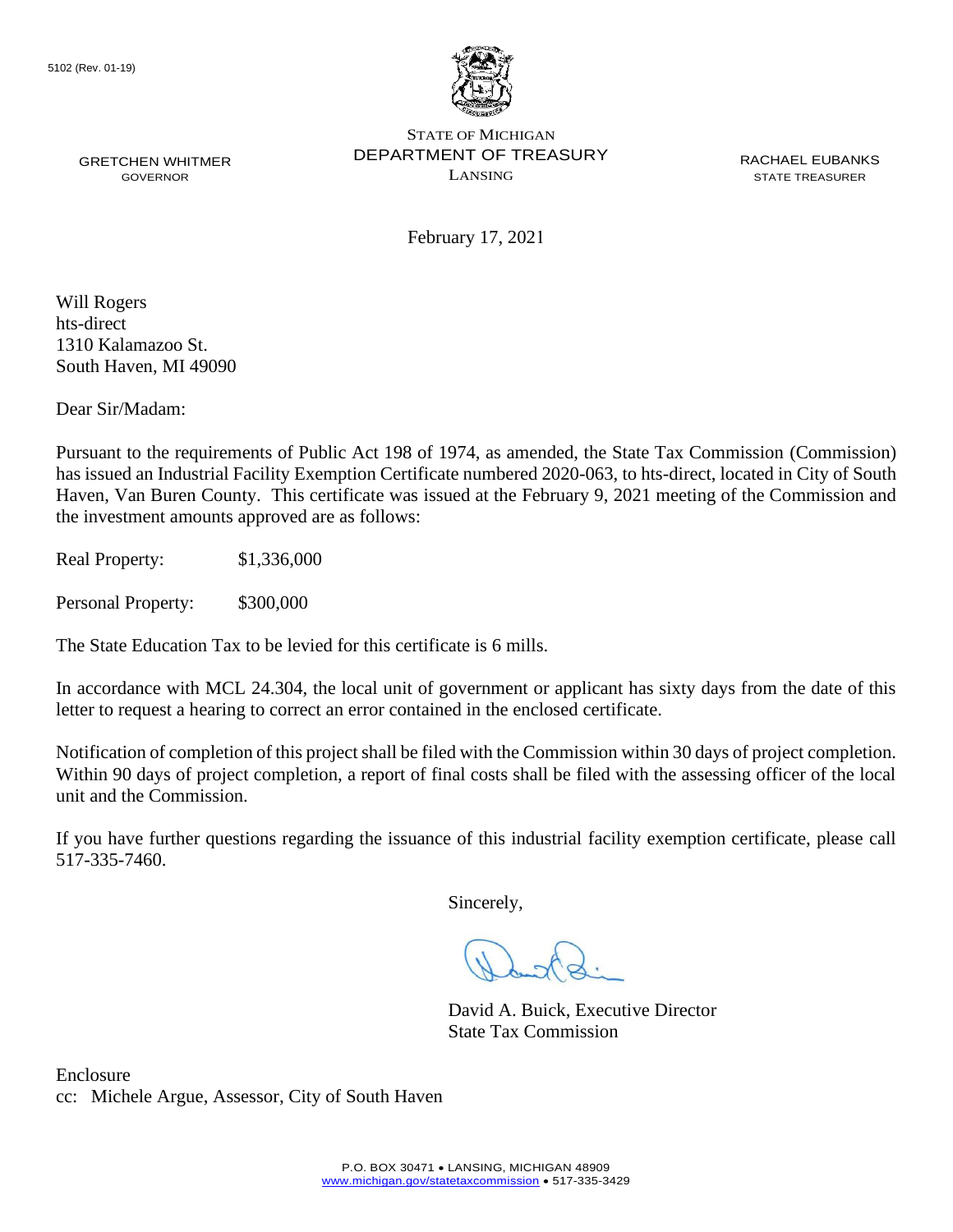## **Industrial Facilities Exemption Certificate**

Certificate No. **2020-063** 

 Pursuant to the provisions of Public Act 198 of 1974, as amended, the State Tax Commission hereby finds that the industrial property, as described in the approved application, hereafter referred to as the industrial facility, owned or leased by **hts-direct**, and located at **1310 Kalamazoo St**, City of South Haven, County of Van Buren, Michigan, within a Plant Rehabilitation or Industrial Development District, is intended for the construction/installation of new industrial property or for the purpose of restoration or replacement of obsolete industrial property, and complies with Section 9 and other provisions of the act.

 Therefore, as provided by MCL 207.551 to 207.572, inclusive, the State Tax Commission hereby certifies this industrial facility as a **new facility.** 

 This certificate provides the authority for the assessor to exempt the industrial facility for which this Industrial Facilities Exemption Certificate is in effect, but not the land on which the facility is located, from ad valorem taxation. This certificate further provides the authority to levy a specific tax known as the Industrial Facilities Tax.

 This certificate, unless revoked by order of the State Tax Commission as provided by Public Act 198 of 1974, as amended, shall remain in force for a period of **12** year(s) for real property and **12**  year(s) for personal property**;** 

 **Real property component: Beginning December 31, 2020, and ending December 30, 2032.** 

 **The State Education Tax to be levied for the real property component of this certificate is 6 mills.** 

 **Personal property component:** 

 **Beginning December 31, 2020, and ending December 30, 2032.** 

 **The State Education Tax to be levied for the personal property component of this certificate is 6 mills, unless exempted by MCL 207.564(4) which was enacted with the creation of the Michigan Business Tax.\*** 

This Industrial Facilities Exemption Certificate is issued on **February 9,2021**.

A TRUE COP ATTES Janay Jenkins Janay Jenkins<br>Michigan Department of Treasury



Teggy & Nolde

Peggy L. Nolde, Chairperson State Tax Commission

 \*Contact the local assessor for further clarification regarding the classification and tax applied to the personal property component of this certificate.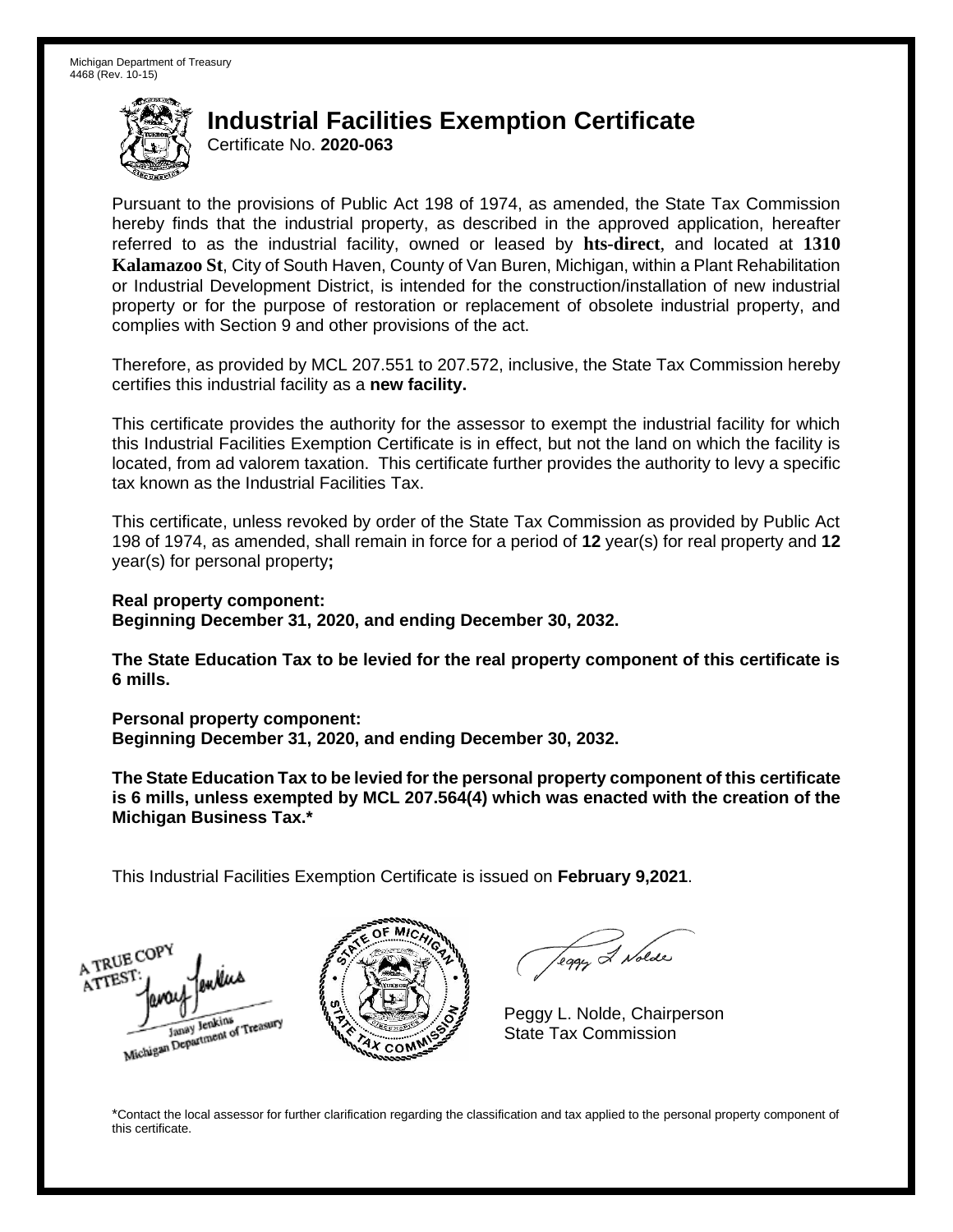

GRETCHEN WHITMER **EXAMPLE PERARTMENT OF TREASURY** EXACT ACHAEL EUBANKS STATE OF MICHIGAN GOVERNOR LANSING STATE TREASURER

February 17, 2021

 Parsippany, NJ 07054 Maushumi Neruukar Zoetis, LLC 10 Sylvan Way

Dear Sir/Madam:

Pursuant to the requirements of Public Act 198 of 1974, as amended, the State Tax Commission (Commission) has issued an Industrial Facility Exemption Certificate numbered 2020-079, to Zoetis, LLC, located in Richland Township, Kalamazoo County. This certificate was issued at the February 9, 2021 meeting of the Commission and the investment amounts approved are as follows:

Real Property: \$37,800,000

Personal Property: \$1,198,400

The State Education Tax to be levied for this certificate is 6 mills.

In accordance with MCL 24.304, the local unit of government or applicant has sixty days from the date of this letter to request a hearing to correct an error contained in the enclosed certificate.

Notification of completion of this project shall be filed with the Commission within 30 days of project completion. Within 90 days of project completion, a report of final costs shall be filed with the assessing officer of the local unit and the Commission.

 If you have further questions regarding the issuance of this industrial facility exemption certificate, please call 517-335-7460.

Sincerely,

David A. Buick, Executive Director State Tax Commission

Enclosure cc: Angela J. Story, Assessor, Richland Township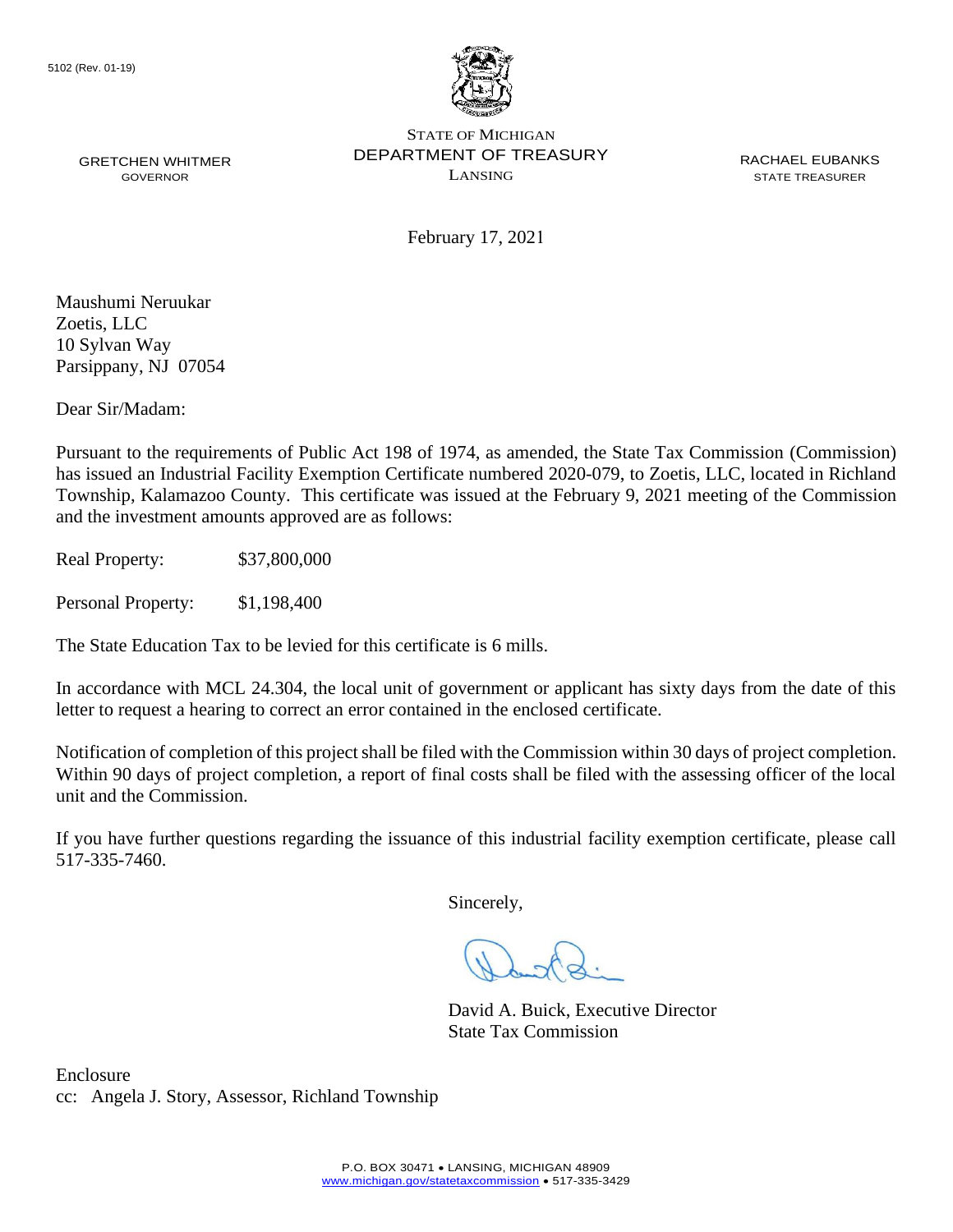## **Industrial Facilities Exemption Certificate**

Certificate No. **2020-079** 

 Pursuant to the provisions of Public Act 198 of 1974, as amended, the State Tax Commission hereby finds that the industrial property, as described in the approved application, hereafter referred to as the industrial facility, owned or leased by **Zoetis, LLC**, and located at **5700 N. 28th St.**, Richland Township, County of Kalamazoo, Michigan, within a Plant Rehabilitation or Industrial Development District, is intended for the construction/installation of new industrial property or for the purpose of restoration or replacement of obsolete industrial property, and complies with Section 9 and other provisions of the act.

 Therefore, as provided by MCL 207.551 to 207.572, inclusive, the State Tax Commission hereby certifies this industrial facility as a **new facility.** 

 This certificate provides the authority for the assessor to exempt the industrial facility for which this Industrial Facilities Exemption Certificate is in effect, but not the land on which the facility is located, from ad valorem taxation. This certificate further provides the authority to levy a specific tax known as the Industrial Facilities Tax.

 This certificate, unless revoked by order of the State Tax Commission as provided by Public Act 198 of 1974, as amended, shall remain in force for a period of **12** year(s) for real property and **12**  year(s) for personal property**;** 

 **Real property component: Beginning December 31, 2020, and ending December 30, 2033.** 

 **The State Education Tax to be levied for the real property component of this certificate is 6 mills.** 

 **Personal property component:** 

 **Beginning December 31, 2020, and ending December 30, 2033.** 

 **The State Education Tax to be levied for the personal property component of this certificate is 6 mills, unless exempted by MCL 207.564(4) which was enacted with the creation of the Michigan Business Tax.\*** 

This Industrial Facilities Exemption Certificate is issued on **February 9,2021**.

A TRUE COP ATTEST Janay Jenkins<br>Michigan Department of Treasury



Teggy & Nolde

Peggy L. Nolde, Chairperson State Tax Commission

 \*Contact the local assessor for further clarification regarding the classification and tax applied to the personal property component of this certificate.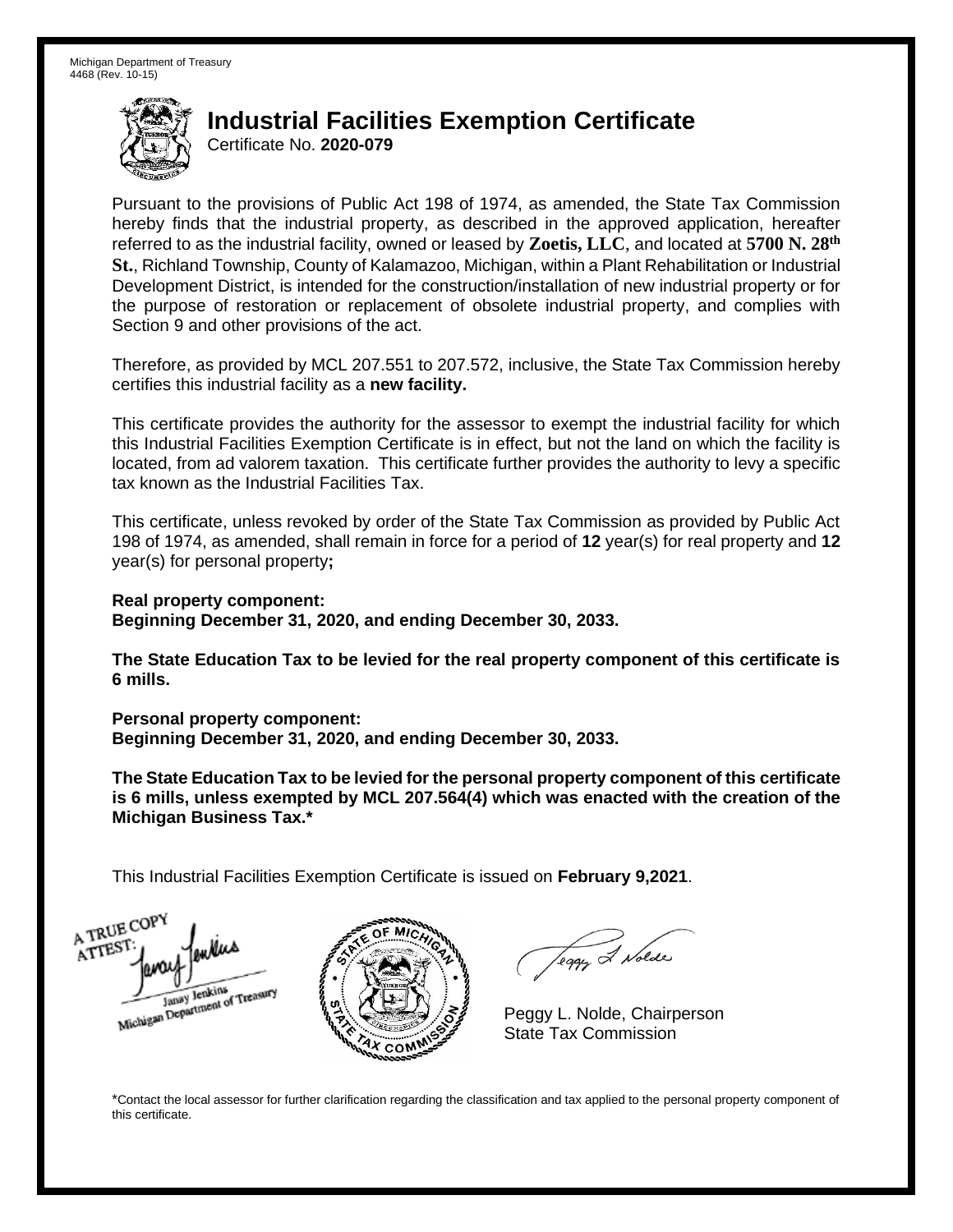

GRETCHEN WHITMER **EXAMPLE PERARTMENT OF TREASURY** EXACT ACHAEL EUBANKS STATE OF MICHIGAN GOVERNOR LANSING STATE TREASURER

February 17, 2021

Kelli Murphy Ford Motor Company 1 American Road, Whq Room 612 Dearborn, MI 48126

Dear Sir/Madam:

Pursuant to the requirements of Public Act 198 of 1974, as amended, the State Tax Commission (Commission) has issued an Industrial Facility Exemption Certificate numbered 2020-093, to Ford Motor Company, located in Frenchtown Charter Township, Monroe County. This certificate was issued at the February 9, 2021 meeting of the Commission and the investment amounts approved are as follows:

Real Property: \$30,000,000

Personal Property: \$20,000,000

The State Education Tax to be levied for this certificate is 6 mills.

In accordance with MCL 24.304, the local unit of government or applicant has sixty days from the date of this letter to request a hearing to correct an error contained in the enclosed certificate.

Notification of completion of this project shall be filed with the Commission within 30 days of project completion. Within 90 days of project completion, a report of final costs shall be filed with the assessing officer of the local unit and the Commission.

 If you have further questions regarding the issuance of this industrial facility exemption certificate, please call 517-335-7460.

Sincerely,

David A. Buick, Executive Director State Tax Commission

Enclosure cc: Susan L. Iott-Garrison, Assessor, Frenchtown Charter Township